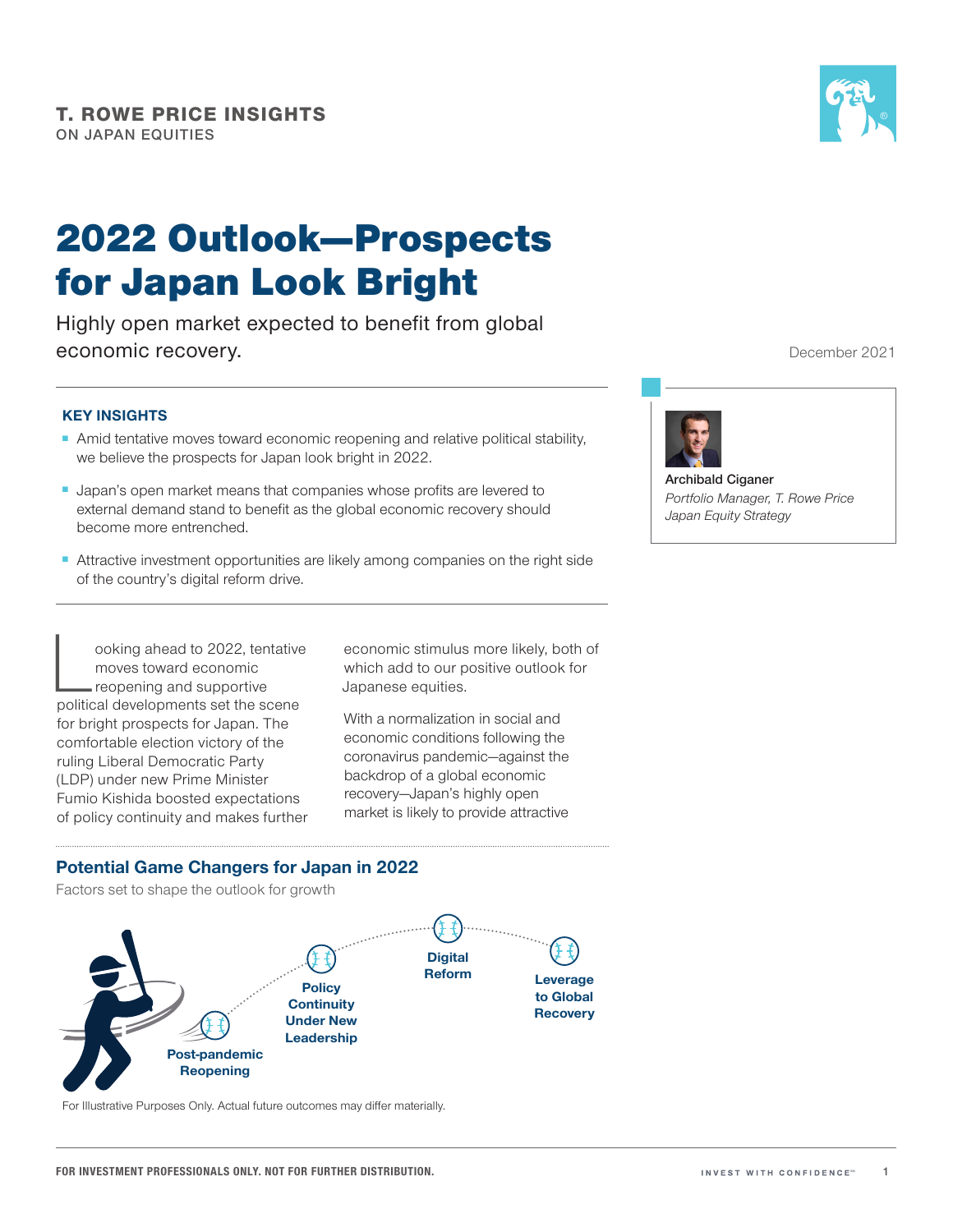...we now anticipate more policy continuity over meaningful change under Kishida.

## investment opportunities, particularly in companies whose profits are levered to external demand. We also anticipate opportunities in companies that are on the right side of the country's digital reform drive, a trend that we will be watching closely over the coming years.

## **Economy Gradually Reopening Following the Coronavirus Pandemic**

Japan is returning to more normal conditions following the coronavirus pandemic, with the economy set to slowly reopen after the government declared an end to the prevailing states of emergency in September. Japan's COVID‑19 vaccination program initially lagged developed market peers, due to challenges in gaining regulatory approvals and securing sufficient supplies. However, since May, the country has caught up rapidly and the percentage of the population fully vaccinated is now higher than the U.S. and Europe, meaning that the impact on society and the economy of any new uptick in cases should be more manageable.

## **Policy Continuity Likely Under New Leadership**

In early September, Japan's Prime Minister Yoshihide Suga effectively signaled his resignation as premier, having held the position for less than a year. While this took many investors by surprise, widespread dissatisfaction with his government's handling of the coronavirus pandemic and some concerns about his ability to garner public support in a general election are likely to have played a role in Suga's decision to step down.

Suga largely continued with the signature economic policies of his predecessor, Shinzo Abe (known as "Abenomics," these comprise an aggressive program of monetary easing, fiscal stimulus, and structural reform), and we expect further continuity under his successor, Fumio Kishida.

Early indications were that Kishida would pursue a redistributive agenda to share the benefits of economic growth more equally—he had hinted at raising Japan's capital gains tax as one way of helping achieve this. However, amid investor concerns that this would signal a step away from efforts to make Japan more shareholder friendly, he backtracked on the plans and we now anticipate more policy continuity over meaningful change under Kishida. The ruling LDP's comfortable election victory on October 31, where the party retained majority control in the powerful lower house of parliament, was well received by investors who took it as a sign of increased political stability ahead.

In November, Kishida's government approved a larger-than-expected stimulus package, with record fiscal support of JPY 55.7 trillion (around USD 490 billion). By carrying out the stimulus package with a sense of urgency, Kishida hopes to rebuild Japan's pandemic‑hit economy and put it on a growth path as soon as possible.

## **New Digital Agency's Reform Drive Expected to Create Opportunities**

Japan's new Digital Agency, launched at the start of September 2021, could come to be regarded as the most visible sign of Suga's legacy. It was designed to drive Japan's digital transformation as part of the government's administrative reform agenda, and we anticipate that the Digital Agency will endure under Kishida and play a key role in helping address Japan's shortcomings in the digital realm.

Japan is a laggard in the use of digital technology to carry out national policies. Slow progress in promoting administrative reforms that utilize information technology is due in part to decentralized information systems and privacy concerns. The lack of digitalization in government services for the public has caused problems during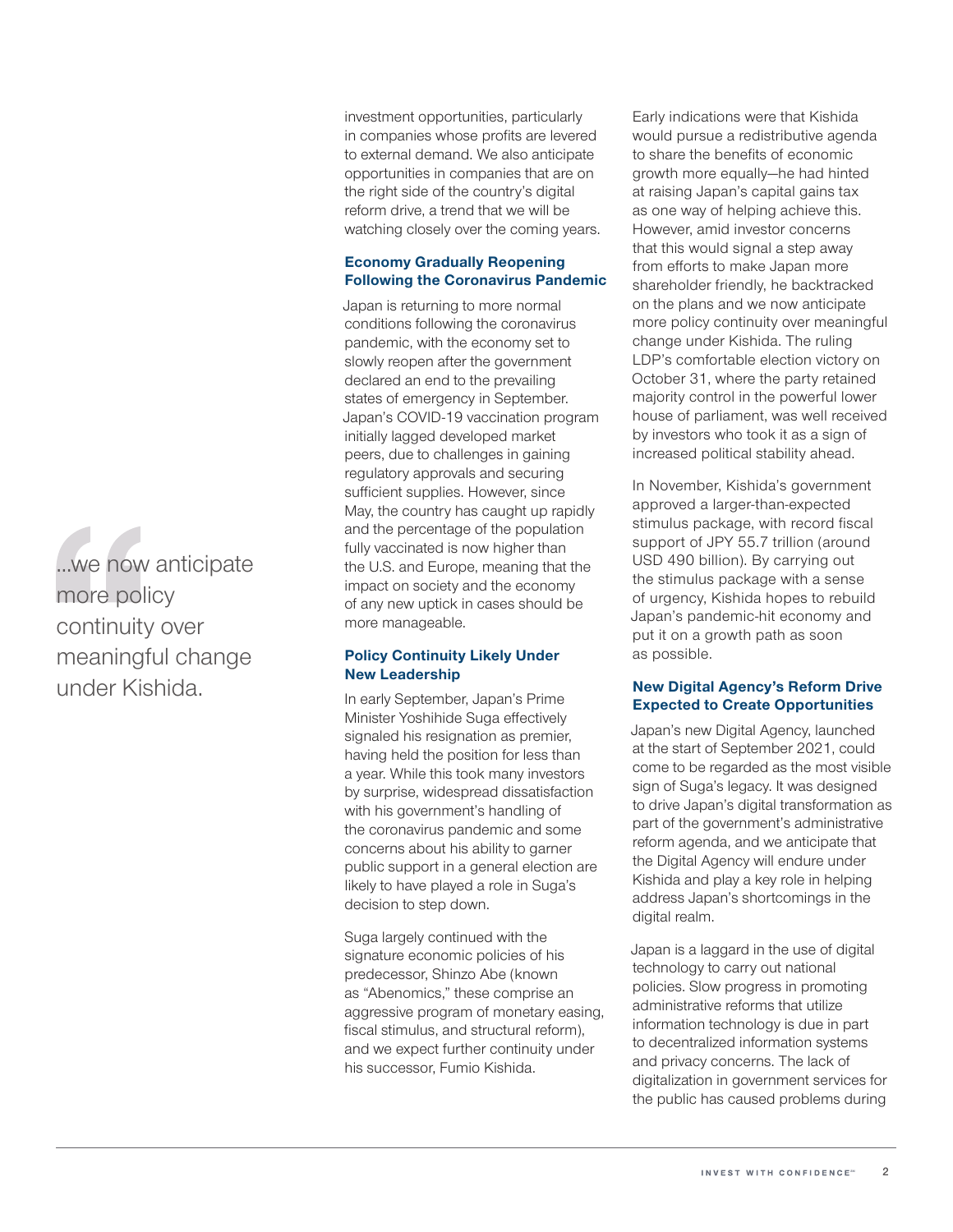## **China Is Japan's Top Trading Partner**

(Fig. 1) Share of Japan's exports by destination in 2020



As of December 31, 2020.

<sup>1</sup> Newly Industrializing Economies (NIEs) are composed of South Korea, Taiwan, Hong Kong, and Singapore.

<sup>2</sup> ASEAN, etc., are the remaining Asian economies.

Source: Japan's Cabinet Office.

the coronavirus pandemic, for example, delaying the handling of applications for financial support and slowing the transmission of medical data. Many schools also struggled to switch to online teaching.

The use of digital technologies more extensively has the potential to contribute to economic growth through improved productivity across both the public and the private sectors, and the Digital Agency could help set a standard for innovation. We continue to favor companies that we believe can benefit from digital reforms, across industries ranging from telemedicine to cloud computing to online payment processing.

#### **Recovery in Overseas Economies Boosts Japan's Corporate Profits**

Japan's highly open market means that corporate profits are, to a great extent, levered to the health of the global economy and export demand. Despite the slow post-pandemic reopening in Japan, companies are benefiting from demand from outside the country. The dominant face-to-face services sector remains exposed to adversities, but exports

and production have been on uptrends, despite supply chain constraints particularly in automobile-related goods. Notably, demand for information technology‑related goods, including smartphones, personal computers, and parts for data centers, as well as semiconductor production equipment, has been solid. Corporate profits have improved considerably as a result.

China is Japan's top trading partner (see Figure 1); developments there can influence the prospects for Japanese companies, and we continue to monitor these closely.

In the third quarter, authorities in Beijing made significant policy shifts affecting major technology firms and other influential industries, with the aim of enhancing social stability and national security. Meanwhile, speculation about a potentially chaotic debt resolution for cash‑strapped conglomerate China Evergrande also dominated headlines. Against this backdrop, shipments from Japan to China increased by 9.5% year-on-year in October-while this marked a slight slowdown from the prior month's 10.3% year-on-year rise, Chinese demand for Japanese exports remains robust.1

We continue to favor companies that we believe can benefit from digital reforms, across industries ranging from telemedicine to cloud computing to online payment processing.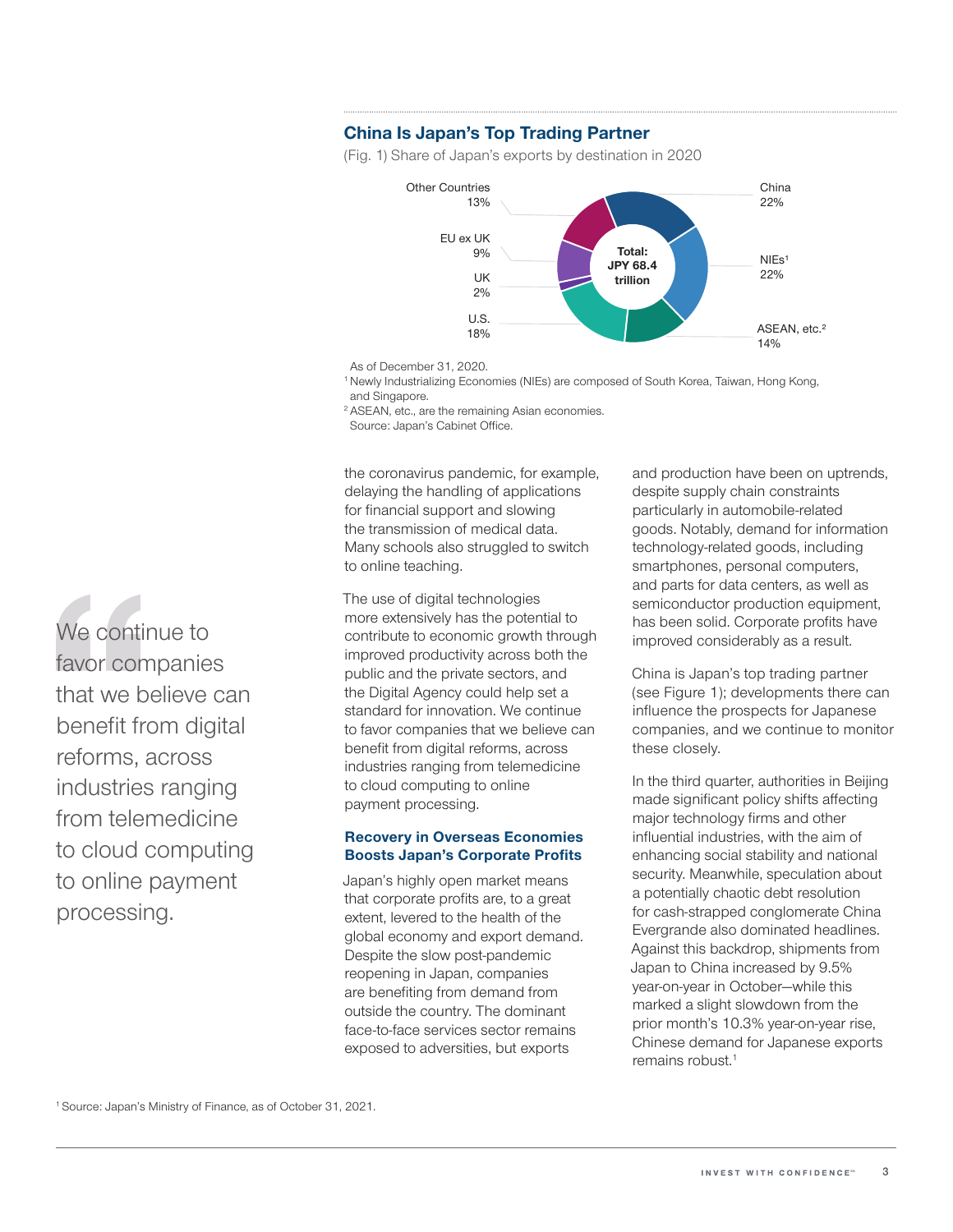Despite the slow post‑pandemic reopening in Japan, companies are benefiting from demand from outside the country.

## **Factoring in the Risks to Our Outlook**

While our base case is that there is continuity in the structural and, in particular, corporate governance reforms undertaken as part of the Abenomics economic policy program, we may see a steady—rather than a spectacular—pace of reform under Kishida. Any reversal in Abe's signature policies, comprising an aggressive program of monetary easing, fiscal stimulus, and structural reform, could negatively affect Japan's prospects while possible, this is not an outcome we attribute a high probability to.

While macroeconomic concerns are not at the forefront of our minds as bottom‑up, fundamental investors, we would view it as a headwind if we saw some of the unique dynamics of 2021 endure in the new year. Specifically, rising interest rate expectations on global reflation prospects have led financials to

outperform, while industrials suffered amid the spread of the delta variant of the coronavirus and its impact on production and supply chains.

## **Tailwinds for Japanese Equities in 2022**

Against this backdrop, we believe the prospects for Japanese equities in 2022 look favorable. The country is firmly on the path toward social and economic normalization and has left behind the period of political uncertainty that followed Suga's resignation. Signs point to policy continuity under Kishida, and the prospect of further economic stimulus has been welcomed by investors. The case for investing in Japan is likely to be strengthened by the Digital Agency's reform drive, which we believe should benefit many of the companies we favor. Meanwhile, companies whose profits are levered to external demand have the potential to thrive as the global economic recovery becomes further entrenched.

The specific securities identified and described are for informational purposes only and do not represent recommendations.